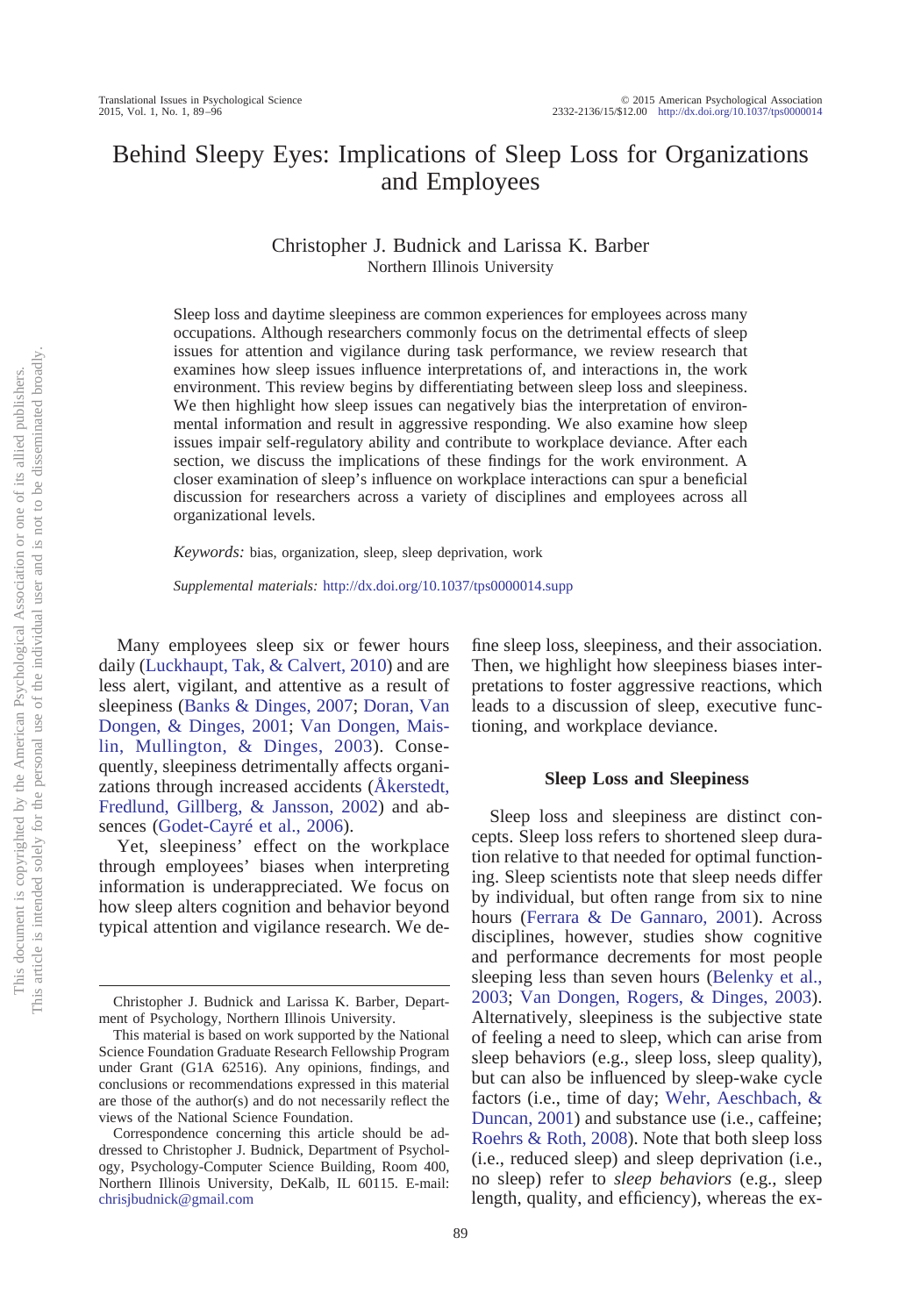periential *state* of sleepiness follows those behaviors. For instance, adults sleeping five hours for seven nights reported increased sleepiness after each night [\(Carskadon & Dement, 1981\)](#page-5-5).

## **Sleep, the Interpretation of Information, and Social Behavior**

We integrate research from neuroscience, sleep science, and evolutionary, social, organizational health, management, personnel, and industrial-organizational psychology to suggest that sleepiness induces a vulnerable state that biases interpretations of information (see Appendix A in the online supplemental materials for a summarized list of research discussed in this review). Because individuals must feel safe to sleep, sleepy individuals should be vigilant for safety/threat cues [\(Haselton & Buss, 2000\)](#page-6-2), which is adaptive to ensure a safe environment. Vigilance for a safe environment should influence the interpretation of information in that environment.

Social psychologists report that sleepy individuals interpret threat-ambiguous sentences as especially threatening and respond faster to threat-consistent words following those sentences [\(Ree & Harvey, 2006\)](#page-6-3). This threat response is similar to that observed in chronically poor sleepers. Those authors speculated that individuals draw conclusions about their environment based on their current psychological states [\(Ree & Harvey,](#page-6-3) [2006\)](#page-6-3). Moving beyond that initial interpretation, we propose that sleepy individuals are in a vulnerable state that heightens threat vigilance as a result of increased self-protection motivation; that is, the desire to protect the self from potential harm [\(Neuberg, Kenrick,](#page-6-4) [& Schaller, 2011\)](#page-6-4).

Sleep science research supports our assertion regarding sleepiness and vulnerability. For example, individuals who are sleep deprived are less likely to trust others in social interactions and show increased sensitivity to unfairness [\(Anderson & Dickinson, 2010\)](#page-5-6). Sleep loss also alters evaluations of pictures with a neutral valence, as ratings were significantly more negative among those who did not sleep for one night compared to those who did [\(Tempesta et](#page-7-4) [al., 2010\)](#page-7-4). Interestingly, individuals did not alter their assessments when information suggested a clear judgment regarding positively or

negatively valenced pictures. This is consistent with what evolutionary psychologists propose regarding individuals who are in a vulnerable state (e.g., [Haselton & Buss, 2000\)](#page-6-2); they tend to err toward caution when interpreting potential environmental threat, especially in situations concerning ambiguous information.

Sleepy individuals also respond more aggressively and blame others when encountering frustrating situations. One neuroscience research team reported that, compared with their presleep deprived scores, sleepy individuals increasingly directed blame and aggression toward another person or object in the environment. They also refused to accept blame for the situation and rejected resolutions based on restitution or amends [\(Kahn-Greene, Lipizzi, Con](#page-6-5)[rad, Kamimori, & Killgore, 2006\)](#page-6-5). Because of consistency with other findings (cf., [James &](#page-6-6) [Gregg, 2004\)](#page-6-6), those authors conclude that sleep deprivation reduces inhibition [\(Kahn-Greene et](#page-6-5) [al., 2006\)](#page-6-5).

Sleep scientists also report sleep loss' disinhibiting effects regarding negative emotional stimuli (i.e., words on a Go/No Go task; [Ander](#page-5-7)[son & Platten, 2011\)](#page-5-7). Good sleepers not suffering complaints of daytime sleepiness experienced one night of no sleep or one night of normal sleep. Sleepy participants instructed to inhibit responses to negative stimuli failed. Not only did they fail, they actually responded faster to those stimuli than to the target stimuli, an effect absent for normal sleepers [\(Anderson &](#page-5-7) [Platten, 2011\)](#page-5-7). Consistent with self-protection motivations, sleepiness heightened vigilance for potentially threatening— or negative—information. Upon encountering that information, sleepy individuals exhibited a behavioral readiness (i.e., responded faster) to react to that stimuli, even when specifically instructed to inhibit such reactions [\(Anderson & Platten,](#page-5-7) [2011\)](#page-5-7).

Together these findings suggest that ambiguity is a central feature of the negative interpretive bias. Sleepy individuals confronted with an ambiguous social situation search for that situation's meaning. Given their vulnerable state, they have a greater probability of interpreting that ambiguous social interaction in a negative manner. This negative interpretation will then inform and influence the sleepy individual's response to that situation. Therefore, organizations likely will benefit from unambiguous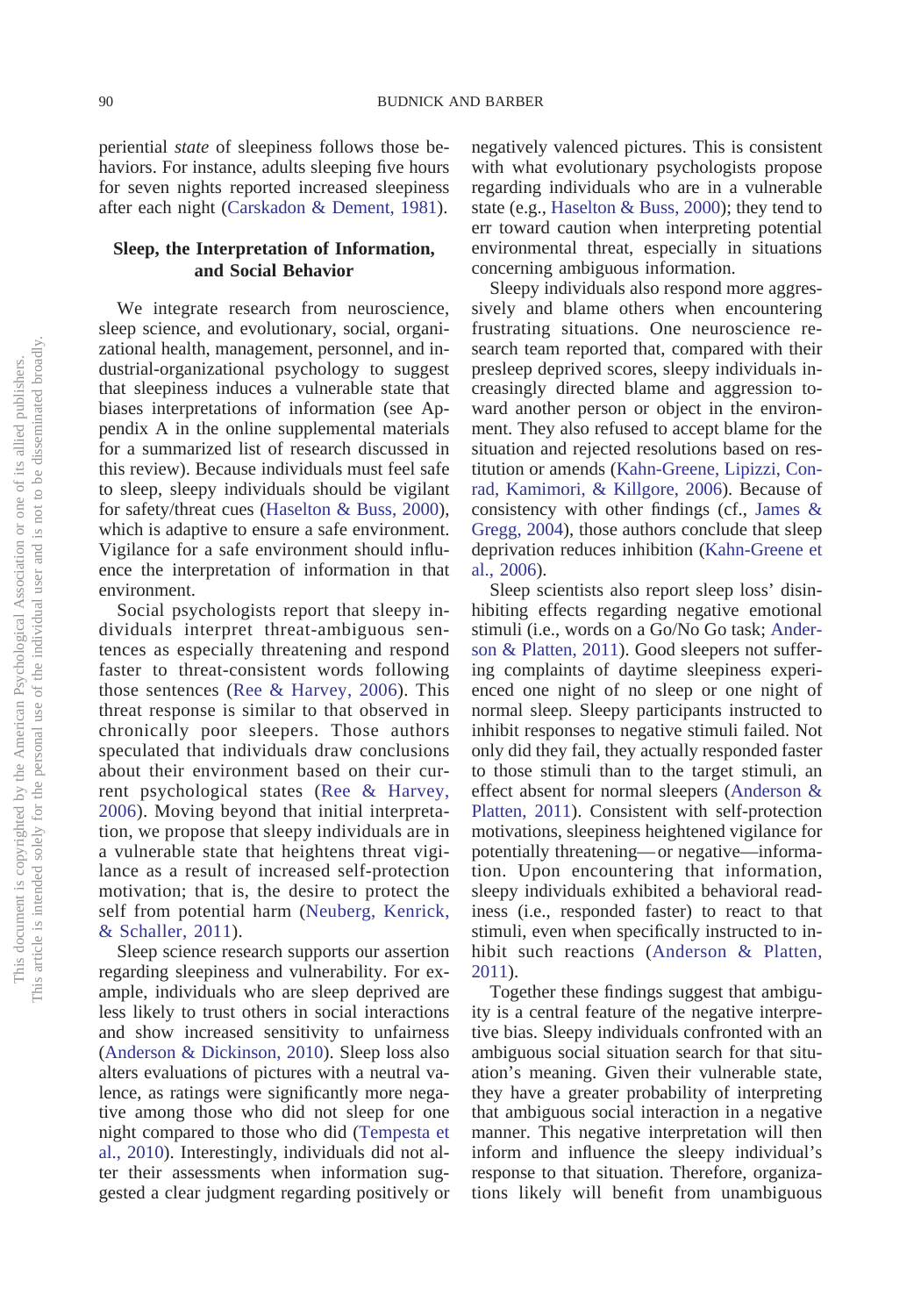communications and environmental cues. Policies should receive greater acceptance and adherence with clear and unambiguous support from management.

> *Application 1:* To limit negative work environment interpretations, organizations should ensure communications (e.g., policies, standards) are clear, direct, and unambiguous.

### **Sleep, Employee Stress, Employee Health, and Productivity**

Sleepy employees interpret the workplace more negatively and might be more likely to interpret incivility—low intensity deviant behaviors that are ambiguous concerning harmful intent [\(Andersson & Pearson, 1999\)](#page-5-8)— because of that ambiguity. This increases the likelihood of sleepy employees interpreting customer, coworker, or manager actions as uncivil. Such experiences could foster unfair workplace judgments, which likely are stressful. Consequently, workplace stressors can induce strain reactions detrimental to employee health [\(Nixon, Maz](#page-6-7)[zola, Bauer, Krueger, & Spector, 2011;](#page-6-7) [Rob](#page-7-5)[bins, Ford, & Tetrick, 2012;](#page-7-5) [Spector & Jex,](#page-7-6) [1998\)](#page-7-6).

Many models purport to explain the stressorstrain relationship (e.g., [Frese & Zapf, 1988;](#page-6-8) [Spector & Jex, 1998\)](#page-7-6), but they seem to agree that work stressors (i.e., interpersonal conflict, role conflict, role ambiguity, workload, work hours, and locus of control; [Nixon et al., 2011\)](#page-6-7) induce strain (i.e., physical, psychological, behavioral; [Nixon et al., 2011\)](#page-6-7). For example, a meta-analysis examined the relationships between job stressors and physiological health symptoms, which included gastrointestinal problems, sleep disturbances, backache, headache, and fatigue. Stressors associated more strongly with gastrointestinal issues and sleep disturbances than any other symptoms [\(Nixon](#page-6-7) [et al., 2011\)](#page-6-7).

Consequently, the stressor–strain relationship harms employee health and sleepiness likely moderates that relationship. Sleepy individuals should exhibit a stronger stressor–strain relationship than do rested individuals. Even though most individuals report similar numbers of minor daily stressors, sleep scientists report that those experiences especially distress poor sleepers [\(Morin, Rodrigue, & Ivers, 2003\)](#page-6-9). Importantly, minor daily stressors, and their negative appraisal, disrupt sleep that evening [\(Morin et](#page-6-9) [al., 2003\)](#page-6-9). Sleepiness negatively influences work environment interpretations, which likely increases work-related stress. As this stress contributes to subsequent sleep issues, a reciprocal relationship emerges. Sleepiness fosters negative interpretations of social information, which induces stress that then disrupts subsequent sleep. Over time, such a process will harm employee health and well-being (see figure located in Appendix B of the online supplemental materials).

Not only is stress harmful to employees, it is also detrimental to productivity. Personnel researchers found that job stressors, especially role ambiguity, demonstrated a significantly negative relationship with performance [\(Gilboa, Shirom,](#page-6-10) [Fried, & Cooper, 2008\)](#page-6-10). Increased workplace stress results in decreased job performance, a relationship exacerbated by sleepiness. In fact, extant research shows that sleepy individuals' are less attentive [\(Killgore, 2010;](#page-6-11) [Lim & Dinges,](#page-6-12) [2008;](#page-6-12) [Van Dongen et al., 2003\)](#page-7-0), respond slower, and make more errors of commission—responding at inappropriate times—and omission missing responses— during tasks [\(Doran et al.,](#page-5-1) [2001\)](#page-5-1). Limited attention, increased errors, and slowed reactions all decrease productivity [\(Lim &](#page-6-12) [Dinges, 2008,](#page-6-12) [2010\)](#page-6-13). Although both stress and sleepiness individually reduce performance, the greatest reductions should be when employees are both stressed and sleepy.

Training employees to cope with stress will benefit organizations. Mindful awareness practices (mindfulness based stress reduction; mindfulness based cognitive therapy, yoga; [Siegel,](#page-7-7) [2007;](#page-7-7) [de Vibe et al., 2013\)](#page-5-9) reduce stress and could reduce sleepiness' negative effects. Mindful awareness practices tend to improve emotional regulation, reduce emotional dysfunction, improve cognitive patterns, reduce negative mindsets, and improve stress reactivity [\(Siegel,](#page-7-7) [2007\)](#page-7-7). Across occupations and organizational levels, employee health and productivity should benefit from improved stress management, thereby also improving organizational outcomes.

> *Application 2:* Organizations should train all employees in stress management tech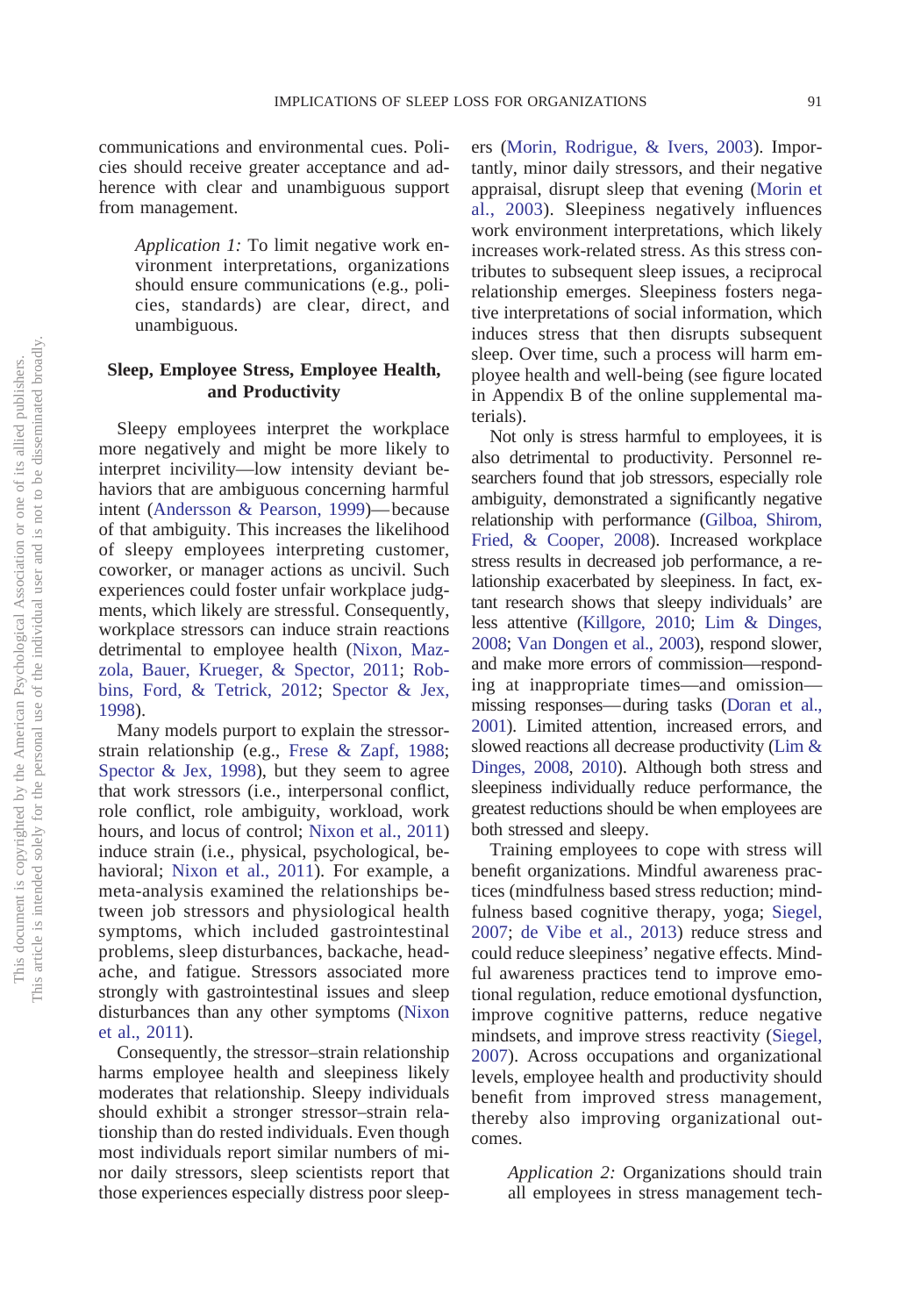niques to improve employee well-being and productivity.

## **Sleep, Self-Control, and Deviant Workplace Behaviors**

Clearly, employees should inhibit negative interpretations or impulsiveness to be effective on the job. Customer service representatives must control reactions to difficult customers. Heavy machinery operators (e.g., truck drivers, airline pilots) require high degrees of focus. Those behaviors each require self-control, but selfcontrol resources are limited [\(Muraven &](#page-6-14) [Baumeister, 2000;](#page-6-14) for a counterargument see, [Inzlicht, Schmeichel, & Macrae, 2014\)](#page-6-15). After individuals exhaust their self-control resources, they are in a state of ego depletion. Ego depletion occurs when insufficient self-control resources remain for future effortful tasks [\(Mu](#page-6-14)[raven & Baumeister, 2000\)](#page-6-14). Importantly, ego depleted individuals act impulsively and have difficulty inhibiting aggression [\(DeWall,](#page-5-10) [Baumeister, Sillman, & Gaillot, 2007;](#page-5-10) [Tangney,](#page-7-8) [Baumeister, & Boone, 2004\)](#page-7-8), which might explain ego depletion's contribution to deviant behaviors (e.g., theft, incivility, tardiness; [Rob](#page-7-9)[inson & Bennett, 1995\)](#page-7-9). It is problematic that sleep loss impairs self-control (i.e., causes ego depletion), as self-control and deviance correlate negatively [\(Bordia, Restubog, & Tang,](#page-5-11) [2008;](#page-5-11) [Marcus & Schuler, 2004\)](#page-6-16).

In one sleep science study, participants had no sleep or normal sleep for one night. Sleepiness resulted in poorer self-control. Sleepy individuals were also worse at multitasking, responding to new situations, planning, and organizing [\(Nilsson et al., 2005\)](#page-6-17). Recent industrial– organizational psychology research reports that sleep loss and poor sleep quality are associated with organizational (i.e., theft) and interpersonal (i.e., rude behavior) deviance through increased ego depletion and state hostility [\(Christian & Ellis,](#page-5-12) [2011\)](#page-5-12). Sleepiness also contributed to unethical behaviors across many employment positions with both sleep quantity and quality influencing those behaviors [\(Barnes, Schaubroeck, Huth, &](#page-5-13) [Ghumman, 2011;](#page-5-13) Study 3). In another study, sleep loss predicted cognitive fatigue—a proxy for self-control resources—and cognitive fatigue predicted unethical behavior [\(Barnes et](#page-5-13) [al., 2011;](#page-5-13) Study 4).

Neuroscience further supports the ego depletion interpretation discussed in the aforementioned studies, as global glucose metabolism in the brain slows after sleep deprivation [\(Short &](#page-7-10) [Banks, 2014\)](#page-7-10). Given ego depletion's association with glucose depletion [\(Gailliot et al.,](#page-6-18) [2007\)](#page-6-18), sleepiness seems to affect the same neurological processes. Research suggests that sleep deprived individuals exhibit approximately 60% greater amygdala activation [\(Yoo,](#page-7-11) [Gujar, Hu, Jolesz, & Walker, 2007\)](#page-7-11). The amygdala activates when processing emotional information, especially negative or aversive information [\(Phelps & LeDoux, 2005\)](#page-6-19). [Yoo and](#page-7-11) [colleagues \(2007\)](#page-7-11) assert that sleep loss may amplify the neurobiological response to aversive stimuli, as it weakened the functional connectivity between the medial prefrontal cortex and the amygdala. Together this research shows that sleepy individuals who interpret more work environment threat will have difficulty inhibiting emotion-based responses.

Sleepiness affects employees across all organizational levels, and sleepy employees have difficulty resisting temptation [\(Muraven &](#page-6-14) [Baumeister, 2000\)](#page-6-14), even the temptation to engage in unethical or risky behaviors. All employees should benefit from withholding any possibly risky, unethical, or counterproductive decisions or actions until after obtaining sufficient sleep, regardless of occupation, job role, or organizational level. However, ego depleted employees will have greater difficulty inhibiting impulsive reactions. Consequently, social psychology research finds that short-breaks (e.g., 10 minutes) between tasks replenishes selfcontrol to some extent [\(Tyler & Burns, 2008\)](#page-7-12), and even though future research should determine whether this applies to other executive functions (strategic planning, judgment) it is still clear that short breaks following ego depleting tasks will benefit employees selfcontrol, especially when sleepy. If feasible, instituting flexible schedules that let employees take breaks when feeling particularly fatigued or depleted should maximize employees' selfcontrol during the workday.

*Application 3:* Employees should take short breaks after ego depleting tasks to increase self-control, especially when sleepy.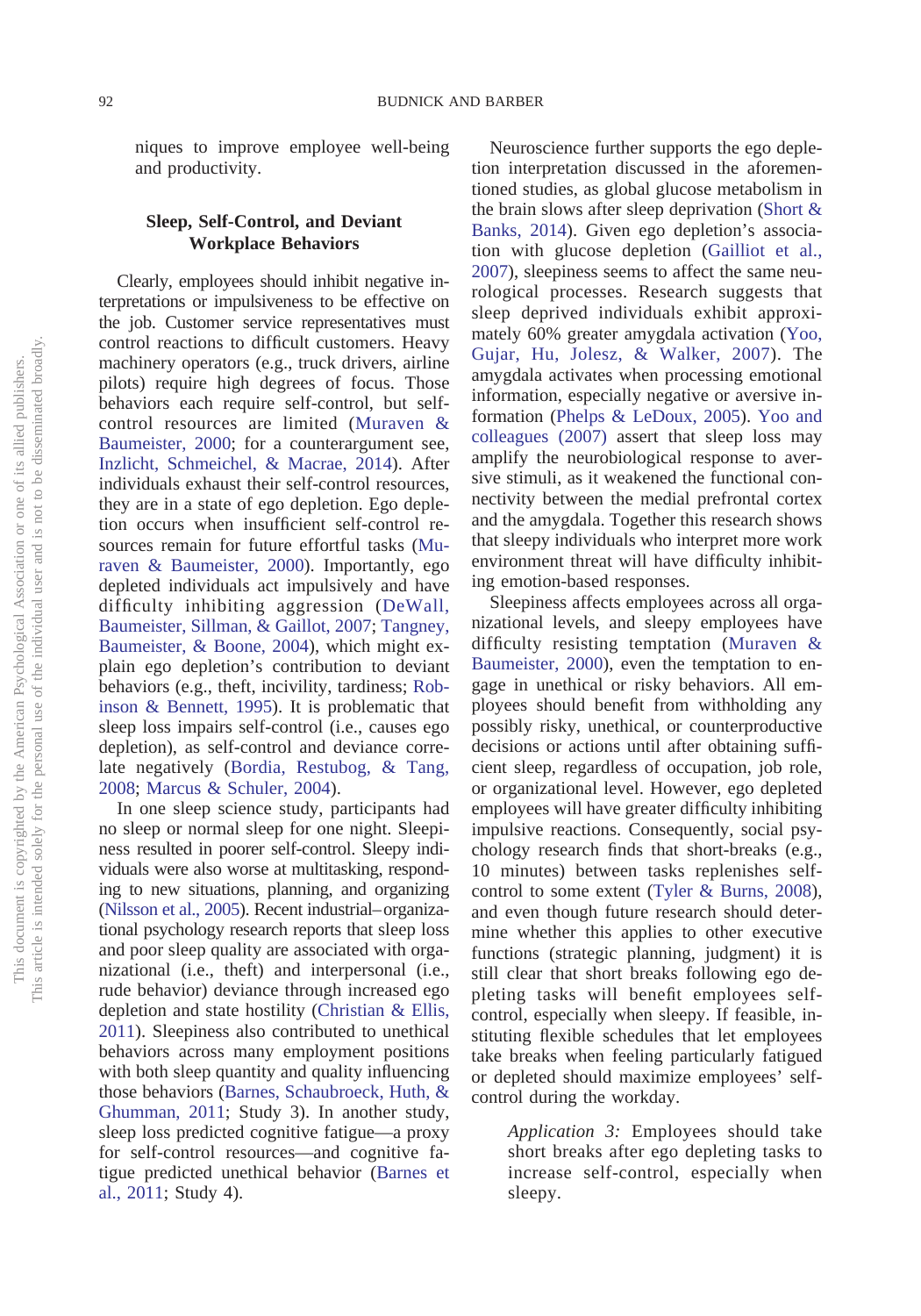## **Sleep, Executive Functioning, and Organizational Policy**

Self-control is just one of many executive functions that sleepiness detrimentally affects. Executive functions drive one toward future goal states through both self-control and selfcoordination. They include processes related to attention, memory, impulse control, planning, judgment, and behavior inhibition [\(Killgore,](#page-6-11) [2010\)](#page-6-11). It is especially noteworthy that executive functions span a highly complex set of cortical and subcortical networks, although the prefrontal cortex seems heavily involved with the most complex cognitive processes (e.g., self-regulation, strategic planning; [Killgore, 2010\)](#page-6-11). Importantly, those systems are sensitive to sleep loss [\(Short & Banks, 2014\)](#page-7-10). For example, the dorsolateral prefrontal cortex seems to support working memory [\(Chee & Chuah, 2008\)](#page-5-14), but uses less metabolic energy following sleep deprivation [\(Thomas et al., 2000\)](#page-7-13), which could result in working memory deficits [\(Killgore,](#page-6-11) [2010\)](#page-6-11). Consequently, [Lim and Dinges \(2010\)](#page-6-13) note moderate effects sizes for the negative effect of sleep deprivation on individuals' accuracy and response time on working memory tasks. Considering that working memory maintains and stores information for short periods [\(Baddeley, 2003\)](#page-5-15), sleepiness might disrupt information acquisition, retention, or recall.

All employees (e.g., managers, shipping/ receiving specialists) across all industries should be aware that sleep loss also contributes to inflexible thought processes, less creative problem solving, and poorer judgment [\(Harri](#page-6-20)[son & Horne, 2000\)](#page-6-20). For example, one sleep science study compared well-rested individuals' performance on a marketing strategy game to their post sleep deprivation performance. Sleepy individuals thought more rigidly, retained unproductive plans, failed to update plans to reflect new information, and failed to develop and implement innovative resolutions [\(Harrison & Horne,](#page-6-21) [1999\)](#page-6-21). Additionally, sleep loss increases risktaking behaviors [\(Killgore, 2010\)](#page-6-11). Inflexible thought processes combined with greater risk taking surely affects outputs, such as marketing or election campaigns and design projects (e.g., engineering designs).

Teaching employees effective sleep hygiene practices will likely provide the most benefit for the least cost. Simple sleep hygiene practices include maintaining a consistent sleep schedule and avoiding bright lights, exercise, and caffeine within three hours of sleeping (see Appendix C in the online supplemental materials). Organizational health psychologists report that consistently receiving sufficient sleep improves self-regulation and decreases stress in only one week [\(Barber & Munz, 2011\)](#page-5-16). Both behavioral (e.g., physical activity or eating before sleeping) and cognitive (e.g., worrying or planning before sleeping) factors, along with inconsistent sleep (i.e., not maintaining a consistent sleep schedule) and substance use (e.g., nicotine, caffeine, or alcohol intake before sleeping), can disrupt sleep and next-day energy needed for work engagement [\(Barber, Grawitch, & Munz, 2013\)](#page-5-17). Importantly, just knowing about effective sleep hygiene practices can improve sleep [\(Brown,](#page-5-18) [Buboltz, & Soper, 2002\)](#page-5-18). A sleep hygiene intervention (e.g., a presentation with handouts) is low cost, but high return. For example, college students who received a short sleep hygiene presentation (i.e., 30 minutes) had improved sleep up to 6 weeks after that intervention [\(Brown, Buboltz, & Soper, 2006\)](#page-5-19). It is reasonable to suggest that any employee sleep improvements that result from organizational sleep hygiene training will result in productivity increases and deviance decreases. Therefore, effective sleep hygiene will improve employee health and productivity, as well as potentially decrease deviance.

> *Application 4:* Employees should be trained in effective sleep hygiene practices to improve employee health and productivity, as well as potentially decrease deviance.

#### **Conclusion**

This review looked "behind sleepy eyes" and found that employees and organizations alike should take steps to limit sleepiness' detrimental effects. Sleepy employees interpret situations more negatively, respond impulsively to threat-ambiguous situations, and demonstrate lower self-regulatory ability. Moreover, sleepy employees are less creative, make poorer decisions, and take unnecessary risks. Sleep loss also compounds stress and places employees at greater risk for sleep issues on subsequent evenings, which over time harms employee health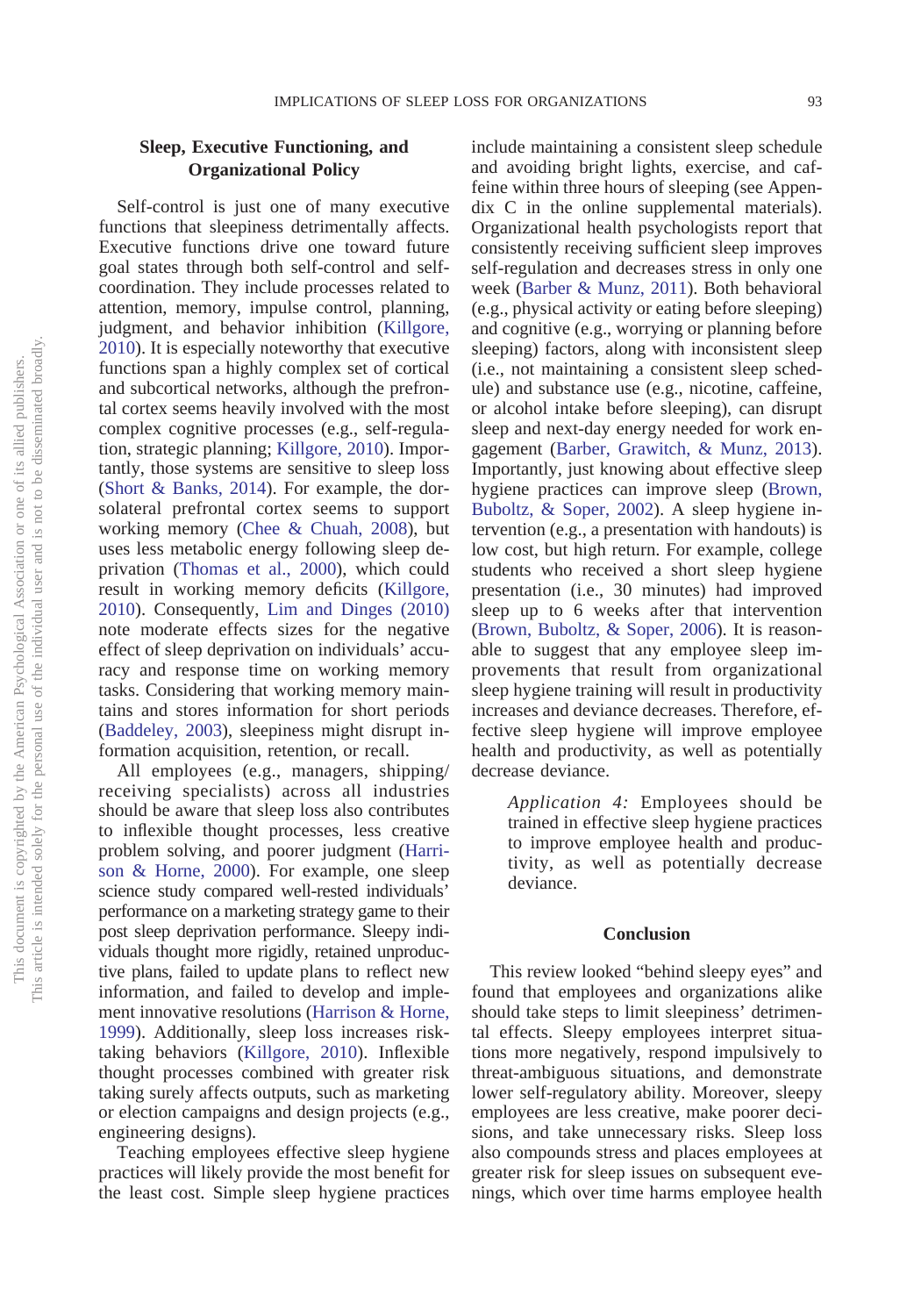and increases absenteeism. Promoting effective sleep hygiene and coping strategies will help decrease employee stress and workplace deviance to improve organizational outcomes. Stress and deviance cumulatively and negatively harm employees and affect an organization's bottom line. Thus, ongoing research exploring these effects—and their reduction—is critical for improving the workplace.

#### **References**

- <span id="page-5-2"></span>Åkerstedt, T., Fredlund, P., Gillberg, M., & Jansson, B. (2002). A prospective study of fatal occupational accidents — relationship to sleeping difficulties and occupational factors. *Journal of Sleep Research, 11,* 69 –71. [http://dx.doi.org/10.1046/j](http://dx.doi.org/10.1046/j.1365-2869.2002.00287.x) [.1365-2869.2002.00287.x](http://dx.doi.org/10.1046/j.1365-2869.2002.00287.x)
- <span id="page-5-6"></span>Anderson, C., & Dickinson, D. L. (2010). Bargaining and trust: The effects of 36-h total sleep deprivation on socially interactive decisions. *Journal of Sleep Research, 19,* 54 – 63. [http://dx.doi.org/](http://dx.doi.org/10.1111/j.1365-2869.2009.00767.x) [10.1111/j.1365-2869.2009.00767.x](http://dx.doi.org/10.1111/j.1365-2869.2009.00767.x)
- <span id="page-5-7"></span>Anderson, C., & Platten, C. R. (2011). Sleep deprivation lowers inhibition and enhances impulsivity to negative stimuli. *Behavioural Brain Research, 217,* 463– 466. [http://www.ncbi.nlm.nih.gov/pubmed/](http://www.ncbi.nlm.nih.gov/pubmed/20888369) [20888369.](http://www.ncbi.nlm.nih.gov/pubmed/20888369) [http://dx.doi.org/10.1016/j.bbr.2010.09](http://dx.doi.org/10.1016/j.bbr.2010.09.020) [.020](http://dx.doi.org/10.1016/j.bbr.2010.09.020)
- <span id="page-5-8"></span>Andersson, L., & Pearson, C. (1999). Tit for tat? The spiraling effect of incivility in the workplace. *Academy of Management Review, 24,* 452– 471.
- <span id="page-5-15"></span>Baddeley, A. (2003). Working memory: Looking back and looking forward. *Nature Reviews Neuroscience, 4,* 829 – 839. [http://dx.doi.org/10.1038/](http://dx.doi.org/10.1038/nrn1201) [nrn1201](http://dx.doi.org/10.1038/nrn1201)
- <span id="page-5-0"></span>Banks, S., & Dinges, D. F. (2007). Behavioral and physiological consequences of sleep restriction. *Journal of Clinical Sleep Medicine, 3,* 519 –528.
- <span id="page-5-17"></span>Barber, L., Grawitch, M., & Munz, D. (2013). Are better sleepers more engaged workers? A selfregulatory approach to sleepy hygiene and work engagement. *Stress and Health, 29,* 307–316.
- <span id="page-5-16"></span>Barber, L., & Munz, D. (2011). Consistent-sufficient sleep predicts improvements in self-regulatory performance and psychological strain. *Stress and Health, 27,* 314 –324. [http://dx.doi.org/10.1002/](http://dx.doi.org/10.1002/smi.1364) [smi.1364](http://dx.doi.org/10.1002/smi.1364)
- <span id="page-5-13"></span>Barnes, C., Schaubroeck, J., Huth, M., & Ghumman, S. (2011). Lack of sleep and unethical conduct. *Organizational Behavior and Human Decision Processes, 115,* 169 –180. [http://dx.doi.org/](http://dx.doi.org/10.1016/j.obhdp.2011.01.009) [10.1016/j.obhdp.2011.01.009](http://dx.doi.org/10.1016/j.obhdp.2011.01.009)
- <span id="page-5-4"></span>Belenky, G., Wesensten, N. J., Thorne, D. R., Thomas, M. L., Sing, H. C., Redmond, D. P.,... Balkin, T. J. (2003). Patterns of performance degradation and restoration during sleep restriction

and subsequent recovery: A sleep dose-response study. *Journal of Sleep Research, 12,* 1–12. [http://](http://dx.doi.org/10.1046/j.1365-2869.2003.00337.x) [dx.doi.org/10.1046/j.1365-2869.2003.00337.x](http://dx.doi.org/10.1046/j.1365-2869.2003.00337.x)

- <span id="page-5-11"></span>Bordia, P., Restubog, S. L., & Tang, R. L. (2008). When employees strike back: Investigating mediating mechanisms between psychological contract breach and workplace deviance. *Journal of Applied Psychology, 93,* 1104 –1117. [http://dx.doi](http://dx.doi.org/10.1037/0021-9010.93.5.1104) [.org/10.1037/0021-9010.93.5.1104](http://dx.doi.org/10.1037/0021-9010.93.5.1104)
- <span id="page-5-18"></span>Brown, F. C., Buboltz, W. C., Jr., & Soper, B. (2002). Relationship of sleep hygiene awareness, sleep hygiene practices, and sleep quality in university students. *Behavioral Medicine (Washington, DC), 28,* 33–38. [http://dx.doi.org/](http://dx.doi.org/10.1080/08964280209596396) [10.1080/08964280209596396](http://dx.doi.org/10.1080/08964280209596396)
- <span id="page-5-19"></span>Brown, F. C., Buboltz, W. C., Jr., & Soper, B. (2006). Development and evaluation of the Sleep Treatment and Education Program for Students (STEPS). *Journal of American College Health, 54,* 231–237. [http://dx.doi.org/10.3200/JACH.54.4](http://dx.doi.org/10.3200/JACH.54.4.231-237) [.231-237](http://dx.doi.org/10.3200/JACH.54.4.231-237)
- <span id="page-5-5"></span>Carskadon, M. A., & Dement, W. C. (1981). Cumulative effects of sleep restriction on daytime sleepiness. *Psychophysiology, 18,* 107–113. Retrieved from [http://sleepforscience.org/stuff/contentmgr/](http://sleepforscience.org/stuff/contentmgr/files/49eb697dd3322360dafe6199a289f29b/pdf/carskadon_dement_1981.pdf) [files/49eb697dd3322360dafe6199a289f29b/pdf/](http://sleepforscience.org/stuff/contentmgr/files/49eb697dd3322360dafe6199a289f29b/pdf/carskadon_dement_1981.pdf) [carskadon\\_dement\\_1981.pdf.](http://sleepforscience.org/stuff/contentmgr/files/49eb697dd3322360dafe6199a289f29b/pdf/carskadon_dement_1981.pdf) [http://dx.doi.org/](http://dx.doi.org/10.1111/j.1469-8986.1981.tb02921.x) [10.1111/j.1469-8986.1981.tb02921.x](http://dx.doi.org/10.1111/j.1469-8986.1981.tb02921.x)
- <span id="page-5-14"></span>Chee, M. W., & Chuah, L. Y. (2008). Functional neuroimaging insights into how sleep and sleep deprivation affect memory and cognition. *Current Opinion in Neurology, 24,* 417– 423. [http://dx.doi](http://dx.doi.org/10.1097/WCO.0b013e3283052cf7) [.org/10.1097/WCO.0b013e3283052cf7](http://dx.doi.org/10.1097/WCO.0b013e3283052cf7)
- <span id="page-5-12"></span>Christian, M., & Ellis, A. (2011). Examining the effects of sleep deprivation on workplace deviance: A self-regulatory perspective. *Academy of Management Journal, 54,* 913–934. [http://dx.doi](http://dx.doi.org/10.5465/amj.2010.0179) [.org/10.5465/amj.2010.0179](http://dx.doi.org/10.5465/amj.2010.0179)
- <span id="page-5-9"></span>de Vibe, M., Solhaug, I., Tyssen, R., Friborg, O., Rosenvinge, J. H., Sørlie, T., & Bjørndal, A. (2013). Mindfulness training for stress management: A randomised controlled study of medical and psychology students. *BMC Medical Education, 13,* 107–118. [http://dx.doi.org/10.1186/1472-](http://dx.doi.org/10.1186/1472-6920-13-107) [6920-13-107](http://dx.doi.org/10.1186/1472-6920-13-107)
- <span id="page-5-10"></span>DeWall, C., Baumeister, R., Sillman, T., & Gaillot, M. (2007). Violence restrained: Effects of selfregulation and its depletion on aggression. *Journal of Experimental Social Psychology, 43,* 62–76. <http://dx.doi.org/10.1016/j.jesp.2005.12.005>
- <span id="page-5-1"></span>Doran, S. M., Van Dongen, H. P., & Dinges, D. F. (2001). Sustained attention performance during sleep deprivation: Evidence of state instability. *Archives Italiennes de Biologie, 139,* 253–267. Retrieved from [http://www.architalbiol.org/index](http://www.architalbiol.org/index.php/aib/article/viewFile/503/459) [.php/aib/article/viewFile/503/459](http://www.architalbiol.org/index.php/aib/article/viewFile/503/459)
- <span id="page-5-3"></span>Ferrara, M., & De Gennaro, L. (2001). How much sleep do we need? *Sleep Medicine Reviews, 5,*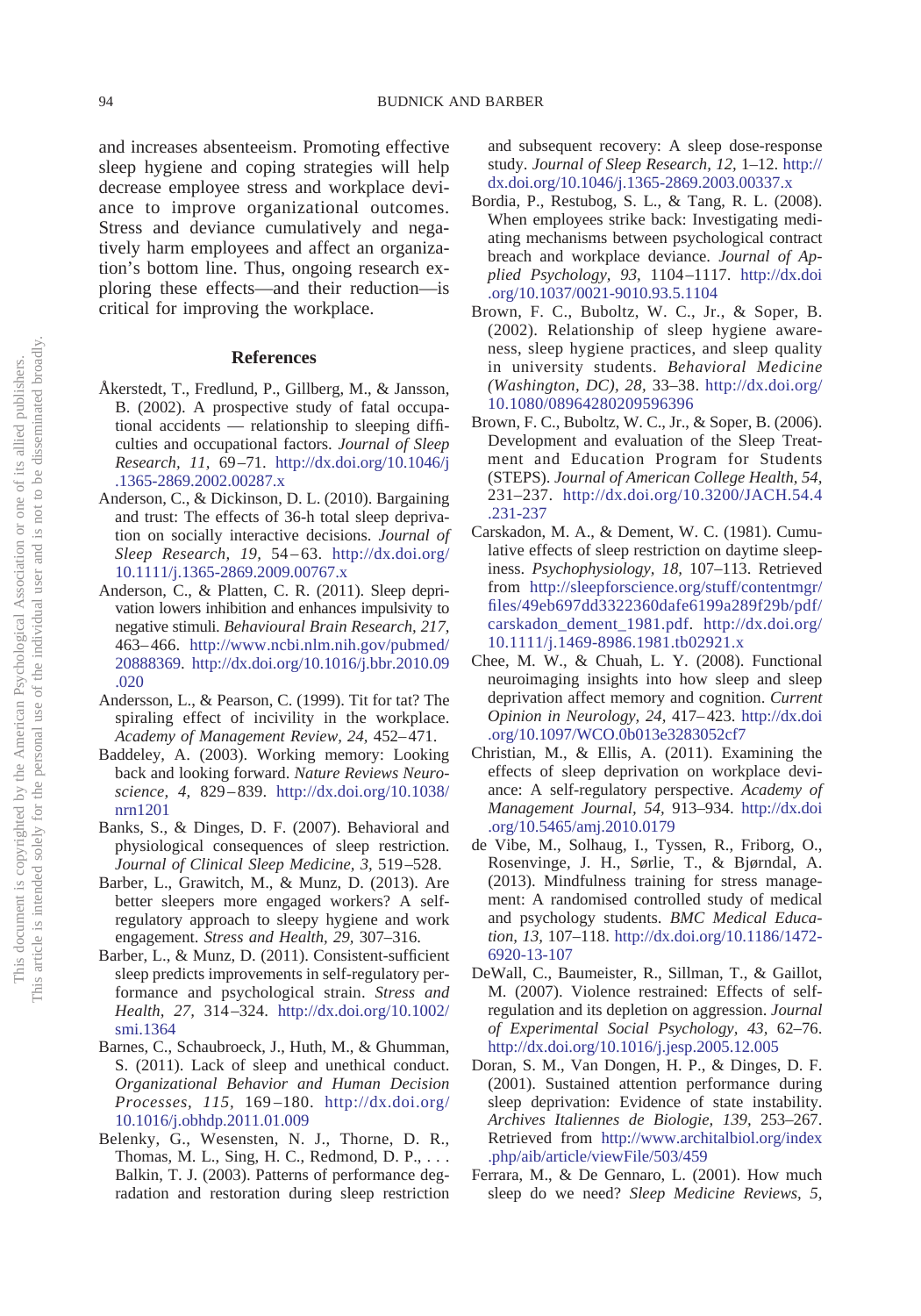155–179. Retrieved from [http://www.ncbi.nlm](http://www.ncbi.nlm.nih.gov/pubmed/12531052) [.nih.gov/pubmed/12531052.](http://www.ncbi.nlm.nih.gov/pubmed/12531052) [http://dx.doi.org/](http://dx.doi.org/10.1053/smrv.2000.0138) [10.1053/smrv.2000.0138](http://dx.doi.org/10.1053/smrv.2000.0138)

- <span id="page-6-8"></span>Frese, M., & Zapf, D. (1988). Methodological issues in the study of work stress: Objective vs. subjective measurement of work stress and the question of longitudinal studies. In C. Cooper & R. Payne (Eds.), *Causes, coping and consequences of stress at work* (pp. 375– 411). Chichester, UK: Wiley.
- <span id="page-6-18"></span>Gailliot, M. T., Baumeister, R. F., DeWall, C. N., Maner, J. K., Plant, E. A., Tice, D. M., . . . Schmeichel, B. J. (2007). Self-control relies on glucose as a limited energy source: Willpower is more than a metaphor. *Journal of Personality and Social Psychology, 92,* 325–336. [http://dx.doi.org/](http://dx.doi.org/10.1037/0022-3514.92.2.325) [10.1037/0022-3514.92.2.325](http://dx.doi.org/10.1037/0022-3514.92.2.325)
- <span id="page-6-10"></span>Gilboa, S., Shirom, A., Fried, Y., & Cooper, C. (2008). A meta-analysis of work demand stressors and job performance: Examining main and moderating effects. *Personnel Psychology, 61,* 227– 271. [http://dx.doi.org/10.1111/j.1744-6570.2008](http://dx.doi.org/10.1111/j.1744-6570.2008.00113.x) [.00113.x](http://dx.doi.org/10.1111/j.1744-6570.2008.00113.x)
- <span id="page-6-1"></span>Godet-Cayré, V., Pelletier-Fleury, N., Le Vaillant, M., Dinet, J., Massuel, M. A., & Léger, D. (2006). Insomnia and absenteeism at work. Who pays the cost? *Sleep, 29,* 179 –184. Retrieved from [http://maxime](http://maxime.elbaz.free.fr/nos_actions/Insomnie-co%FBt.pdf) [.elbaz.free.fr/nos\\_actions/Insomnie-co%FBt.pdf](http://maxime.elbaz.free.fr/nos_actions/Insomnie-co%FBt.pdf)
- <span id="page-6-21"></span>Harrison, Y., & Horne, J. A. (1999). One night of sleep loss impairs innovative thinking and flexible decision making. *Organizational Behavior and Human Decision Processes, 78,* 128 –145. [http://](http://dx.doi.org/10.1006/obhd.1999.2827) [dx.doi.org/10.1006/obhd.1999.2827](http://dx.doi.org/10.1006/obhd.1999.2827)
- <span id="page-6-20"></span>Harrison, Y., & Horne, J. A. (2000). The impact of sleep deprivation on decision making: A review. *Journal of Experimental Psychology: Applied, 6,* 236 –249. [http://dx.doi.org/10.1037/1076-898X.6](http://dx.doi.org/10.1037/1076-898X.6.3.236) [.3.236](http://dx.doi.org/10.1037/1076-898X.6.3.236)
- <span id="page-6-2"></span>Haselton, M. G., & Buss, D. M. (2000). Error management theory: A new perspective on biases in cross-sex mind reading. *Journal of Personality and Social Psychology, 78,* 81–91. [http://dx.doi](http://dx.doi.org/10.1037/0022-3514.78.1.81) [.org/10.1037/0022-3514.78.1.81](http://dx.doi.org/10.1037/0022-3514.78.1.81)
- <span id="page-6-15"></span>Inzlicht, M., Schmeichel, B. J., & Macrae, C. N. (2014). Why self-control seems (but may not be) limited. *Trends in Cognitive Sciences, 18,* 127– 133. <http://dx.doi.org/10.1016/j.tics.2013.12.009>
- <span id="page-6-6"></span>James, J. E., & Gregg, M. E. (2004). Effects of dietary caffeine on mood when rested and sleep restricted. *Human Psychopharmacology: Clinical and Experimental, 19,* 333–341. [http://dx.doi.org/](http://dx.doi.org/10.1002/hup.589) [10.1002/hup.589](http://dx.doi.org/10.1002/hup.589)
- <span id="page-6-5"></span>Kahn-Greene, E., Lipizzi, E., Conrad, A., Kamimori, G., & Killgore, W. (2006). Sleep deprivation adversely affects interpersonal responses to frustration. *Personality and Individual Differences, 41,* 1433–1443. [http://dx.doi.org/10.1016/j.paid.2006](http://dx.doi.org/10.1016/j.paid.2006.06.002) [.06.002](http://dx.doi.org/10.1016/j.paid.2006.06.002)
- <span id="page-6-11"></span>Killgore, W. (2010). Effects of sleep deprivation on

cognition. In G. Kerkof & H. Van Dongen (Eds.), *Progress in brain research* (Vol. 185, pp. 105– 129). Philadelphia, PA: Elsevier. [doi:10.1016/](http://dx.doi.org/10.1016/B978-0-444-53702-7.00007-5) [B978-0-444-53702-7.00007-5](http://dx.doi.org/10.1016/B978-0-444-53702-7.00007-5)

- <span id="page-6-12"></span>Lim, J., & Dinges, D. F. (2008). Sleep deprivation and vigilant attention. *Annals of the New York Academy of Sciences, 1129,* 305–322. [http://dx.doi](http://dx.doi.org/10.1196/annals.1417.002) [.org/10.1196/annals.1417.002](http://dx.doi.org/10.1196/annals.1417.002)
- <span id="page-6-13"></span>Lim, J., & Dinges, D. F. (2010). A meta-analysis of the impact of short-term sleep deprivation on cognitive variables. *Psychological Bulletin, 136,* 375– 389. <http://dx.doi.org/10.1037/a0018883>
- <span id="page-6-0"></span>Luckhaupt, S. E., Tak, S., & Calvert, G. M. (2010). The prevalence of short sleep duration by industry and occupation in the National Health Interview Survey. *Sleep, 33,* 149 –159.
- <span id="page-6-16"></span>Marcus, B., & Schuler, H. (2004). Antecedents of counterproductive behavior at work: A general perspective. *Journal of Applied Psychology, 89,* 647– 660. [http://dx.doi.org/10.1037/0021-9010.89](http://dx.doi.org/10.1037/0021-9010.89.4.647) [.4.647](http://dx.doi.org/10.1037/0021-9010.89.4.647)
- <span id="page-6-9"></span>Morin, C. M., Rodrigue, S., & Ivers, H. (2003). Role of stress, arousal, and coping skills in primary insomnia. *Psychosomatic Medicine, 65,* 259 –267. [http://dx.doi.org/10.1097/01.PSY.0000030391](http://dx.doi.org/10.1097/01.PSY.0000030391.09558.A3) [.09558.A3](http://dx.doi.org/10.1097/01.PSY.0000030391.09558.A3)
- <span id="page-6-14"></span>Muraven, M., & Baumeister, R. F. (2000). Selfregulation and depletion of limited resources: Does self-control resemble a muscle? *Psychological Bulletin, 126,* 247–259. [http://dx.doi.org/10.1037/](http://dx.doi.org/10.1037/0033-2909.126.2.247) [0033-2909.126.2.247](http://dx.doi.org/10.1037/0033-2909.126.2.247)
- <span id="page-6-4"></span>Neuberg, S. L., Kenrick, D. T., & Schaller, M. (2011). Human threat management systems: Selfprotection and disease avoidance. *Neuroscience and Biobehavioral Reviews, 35,* 1042–1051. [http://](http://dx.doi.org/10.1016/j.neubiorev.2010.08.011) [dx.doi.org/10.1016/j.neubiorev.2010.08.011](http://dx.doi.org/10.1016/j.neubiorev.2010.08.011)
- <span id="page-6-17"></span>Nilsson, J. P., Söderström, M., Karlsson, A. U., Lekander, M., Akerstedt, T., Lindroth, N. E., & Axelsson, J. (2005). Less effective executive functioning after one night's sleep deprivation. *Journal* of Sleep Research, 14, 1–6. [http://dx.doi.org/](http://dx.doi.org/10.1111/j.1365-2869.2005.00442.x) [10.1111/j.1365-2869.2005.00442.x](http://dx.doi.org/10.1111/j.1365-2869.2005.00442.x)
- <span id="page-6-7"></span>Nixon, A., Mazzola, J., Bauer, J., Krueger, J., & Spector, P. (2011). Can work make you sick? A meta-analysis of the relationships between job stressors and physical symptoms. *Work & Stress, 25,* 1–22. [http://dx.doi.org/10.1080/02678373](http://dx.doi.org/10.1080/02678373.2011.569175) [.2011.569175](http://dx.doi.org/10.1080/02678373.2011.569175)
- <span id="page-6-19"></span>Phelps, E. A., & LeDoux, J. E. (2005). Contributions of the amygdala to emotion processing: From animal models to human behavior. *Neuron, 48,* 175– 187. [http://dx.doi.org/10.1016/j.neuron.2005.09](http://dx.doi.org/10.1016/j.neuron.2005.09.025) [.025](http://dx.doi.org/10.1016/j.neuron.2005.09.025)
- <span id="page-6-3"></span>Ree, M. J., & Harvey, A. G. (2006). Interpretive biases in chronic insomnia: An investigation using a priming paradigm. *Behavior Therapy, 37,* 248 – 258. <http://dx.doi.org/10.1016/j.beth.2006.03.002>